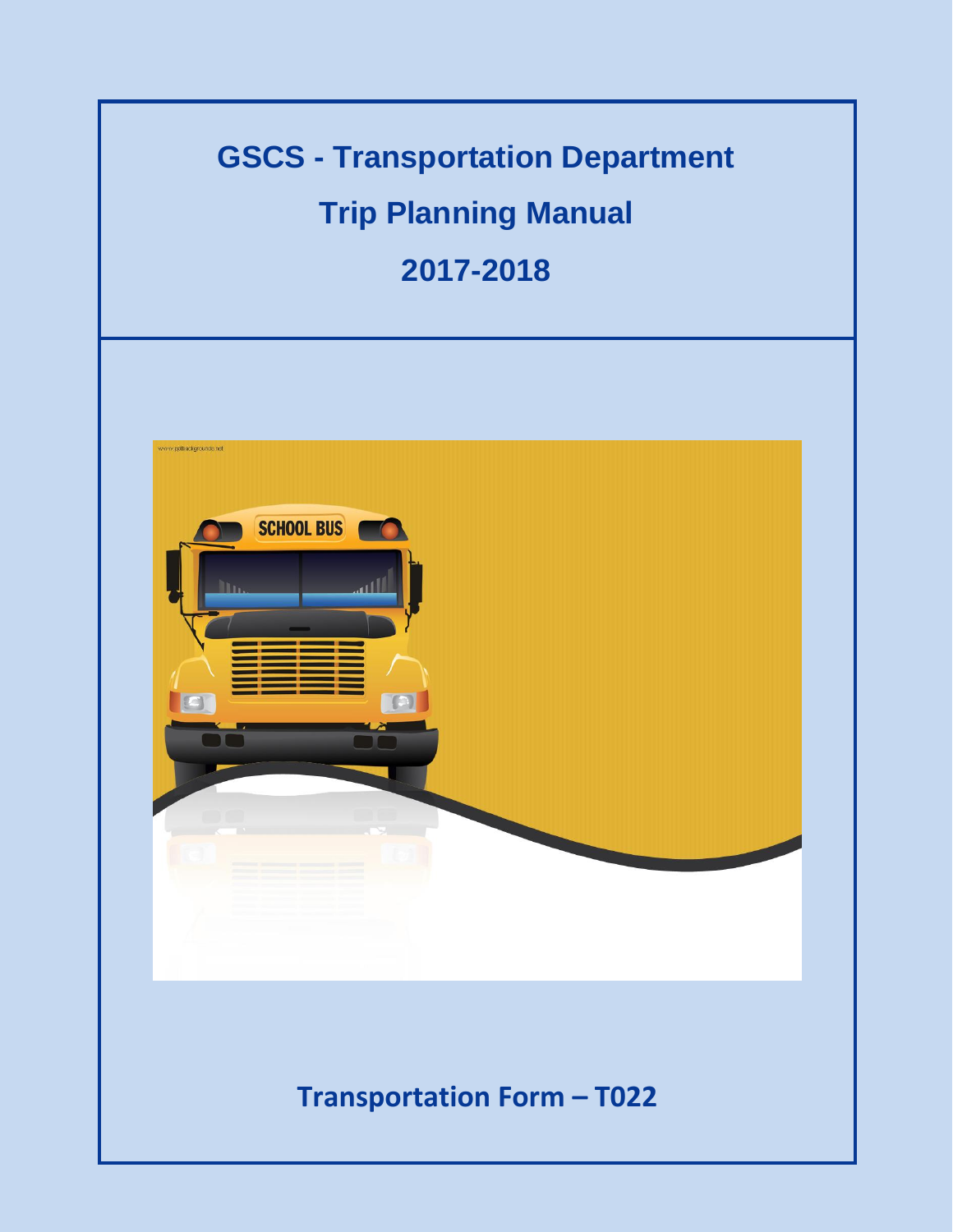**INTRODUCTION** *The GSCS Transportation Department is prepared to provide safe, dependable and efficient transportation services for most extracurricular activities. We currently average between 1200 and 1500 trips per school year. This document will provide you and your staff with needed information for planning and requesting bus service for all types of extracurricular activities.*

| <b>Index</b> | Section 1 - Labor rates and Time calculations    |
|--------------|--------------------------------------------------|
|              | Section 2 - Vehicle Charges                      |
|              |                                                  |
|              | Section 3 - Additional Fees                      |
|              | Section 4 - Billing Procedures                   |
|              | Section 5 - Departure and Arrival Times          |
|              | Section 6 - Trip Requests                        |
|              | Section $7 -$ Bus Capacity                       |
|              | Section $8 -$ Supplies and Equipment             |
|              | Section 9 - Sack Lunches                         |
|              | Section 10 - Communications                      |
|              | Section 11 - Recovery Sites                      |
|              | Section 12 - Driver Activity                     |
|              | Section 13 - Driver Access                       |
|              | Section 14 - Driver Meals                        |
|              | Section 15 - Black-Out Dates                     |
|              | Section 16 - Special Education                   |
|              | Section 17 - Student Information                 |
|              | Section 18 - Bus Accident Protocol               |
|              | Section 19 – Emergency Evacuation Procedures     |
|              | Section 20 - Student Behavior                    |
|              | Section 21 – Charter Buses                       |
|              | Section 22 - Personal Vehicles / Vans            |
|              | Section 23 - External Services                   |
|              | Section 24 - Procedures for school based drivers |
|              | Section 25 - Activity Buses                      |
|              |                                                  |
|              |                                                  |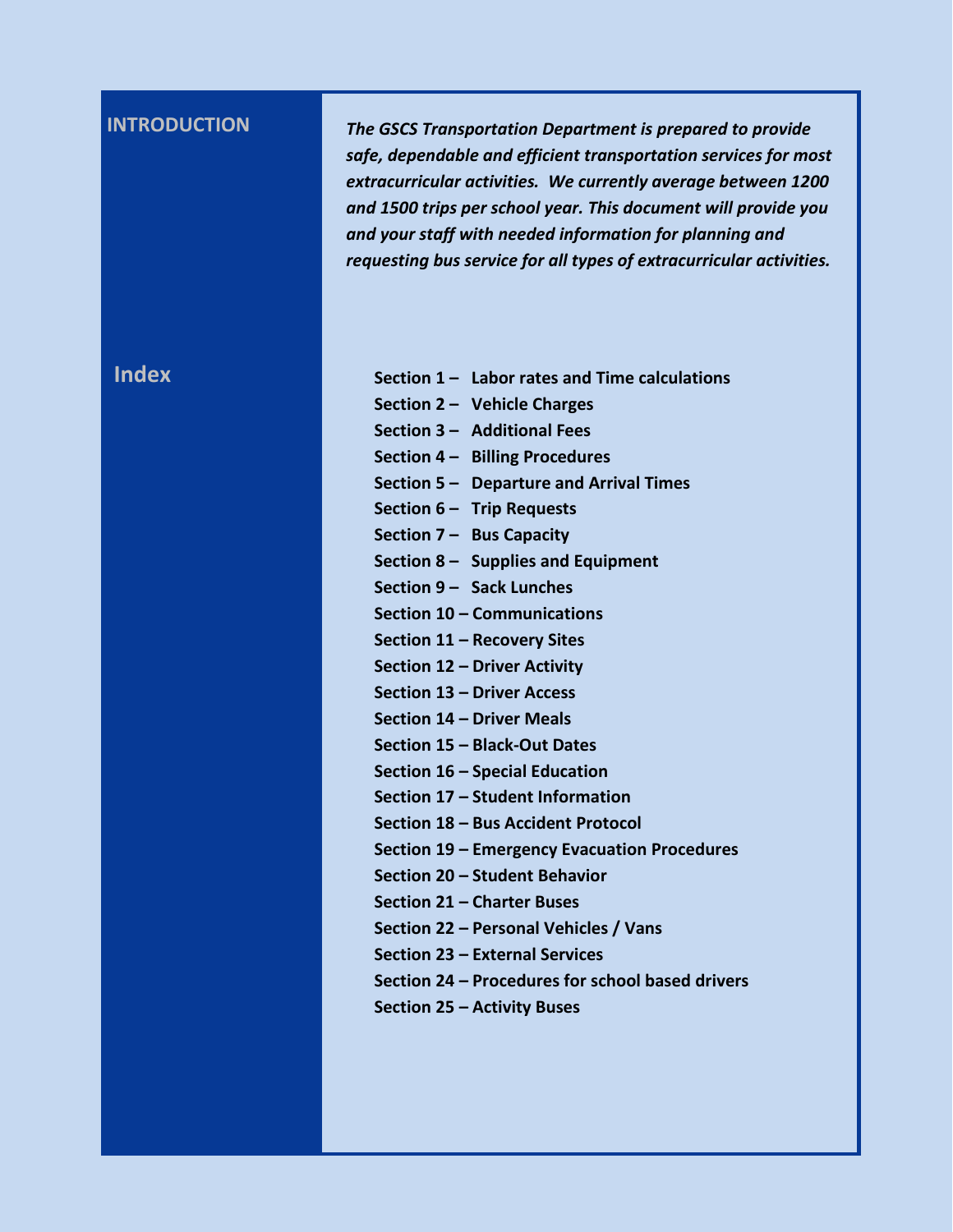## **1. Labor Rates and Time Calculations**

- **System Drivers** \$12.00 per hour
- **Bus Monitors** \$10.00 per hour
- **Coaches/School Based Drivers** No Charge
- **Utility Drivers** \$12.00 per hour
- **Minimum Rate** All compensated drivers and monitors will receive a 3 hour minimum for all trips.
- **Start and Finish Times** All compensated time will be collected from the driver's actual time sheet. This may differ from the original estimate.
- **Accrued Hours** Labor charges will begin accruing when the trip actually begins and ends, on normal operational days. Labor charges for trips scheduled on non-operational days will begin accruing at the garage location and will include all required pre-trip and post-trip procedures.
- **Overnight Billing Rates Trips that require a system driver to** stay overnight will be billed a 12 hour minimum for each full day that the driver is away from home plus a \$45.00 overnight fee for each night's stay. Schools and programs will be billed actual hours worked for travel days to and from the overnight destination (3 hour minimum applies).
- **Note**: System driver rates will be waived for cheerleader and band buses when performing at scheduled athletic competitions.

- **2. Vehicle Charges Charges Charges Parameter 2.00 per mile** 
	- Accrued mileage will begin and end at the trip's designated point of origin on operational days. Mileage to and from the garage location will be included on trips scheduled on nonoperational days.
	- All vehicle charges will be waived for the following trip types:
		- a) Sanctioned GHSAA competitions (scheduled games only)
		- b) Middle School Athletic Competitions (scheduled games only)
		- c) Cheerleading and Band trips performing at athletic competitions (scheduled games only)
		- d) Approved Academic Competitions
		- e) Required Curriculum Based Trips (CTAE)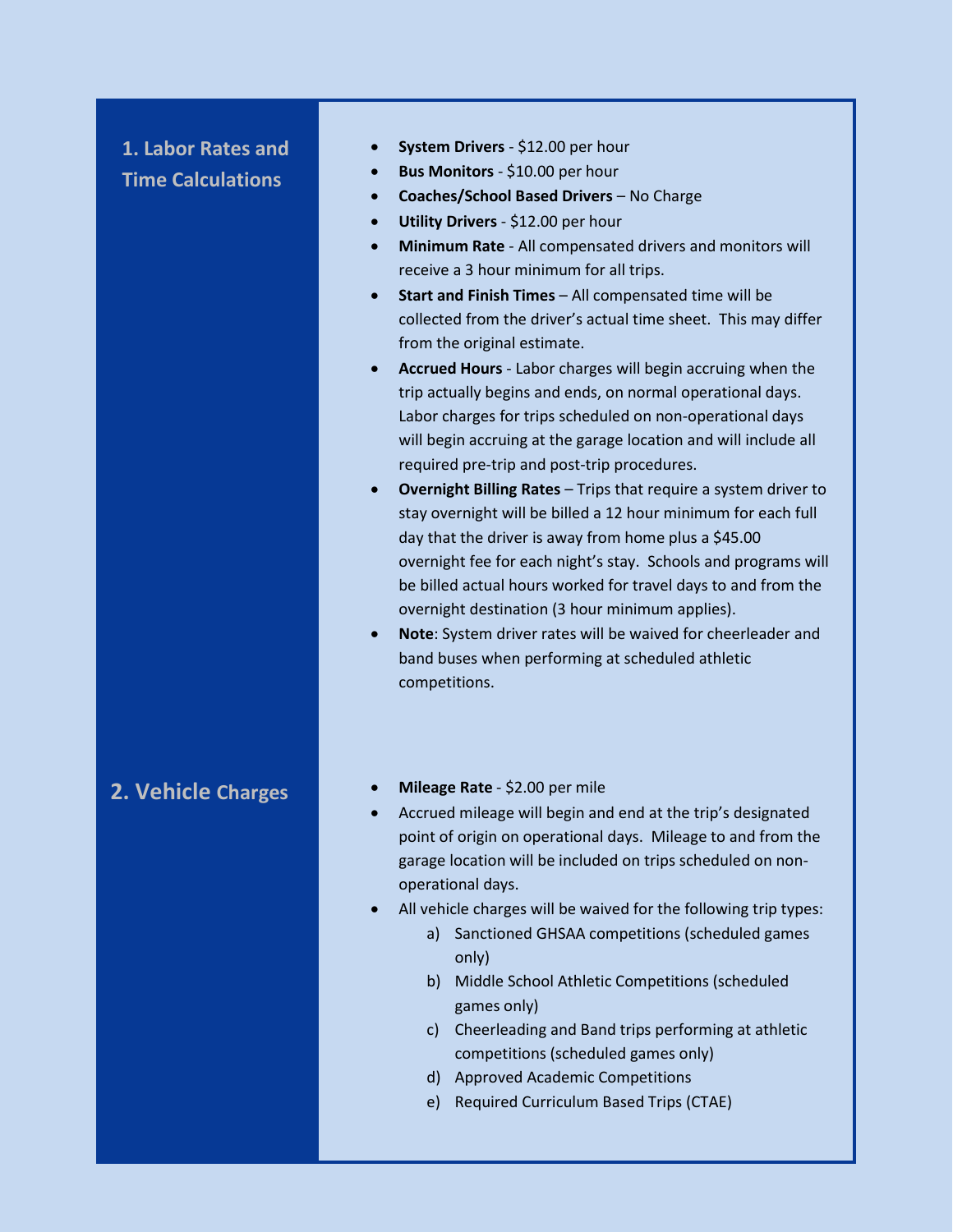- **3. Additional Fees Cleaning Fee** Any buses returned by school based drivers that require additional cleaning due to neglect or excessive trash, debris or mud will be assessed a \$45.00 charge. (Pictures will be provided to all applicable school administrators.)
	- **Parking Fee** All parking related charges are the responsibility of the attending staff members and trip planners. Bus drivers will not pay related parking fees.
	- **Toll Fee** All toll related costs are the responsibility of the attending staff members and trip planners. Bus drivers will not pay related toll cost.
	- **Late Cancellation fee** If a planner is required to cancel a trip, the trip should be canceled in the trip planning software no less than 48 hours prior to the scheduled departure time. Trips canceled with less than 48 hours notice, will be invoiced for 3 hours labor*. Late cancellation fees will not apply to trips cancelled due to weather, emergency conditions or other circumstances beyond the requestor's control.*
	- **Late Departure Fee**  A \$50.00 late departure fee will be assessed to any trip that fails to depart its final destination as scheduled. A 15 minute grace period will be allowed. This process only applies to trips scheduled on operational days that utilize that utilize a system driver.

- **4. Billing Procedures**  $\bullet$  **All trip invoices will be forwarded to schools and departments** no later than the 2<sup>nd</sup> Wednesday of each month for charges accumulated during the previous month.
	- Late payment notices will be forwarded to all applicable principals and the GSCS Finance Dept. for payments not remitted within 30 days.
	- All checks should be made payable to: **GSCS Transportation Dept.**
	- All payments should be sent to: **GSCS Transportation Department 1551 Flynt St Griffin, GA 30224**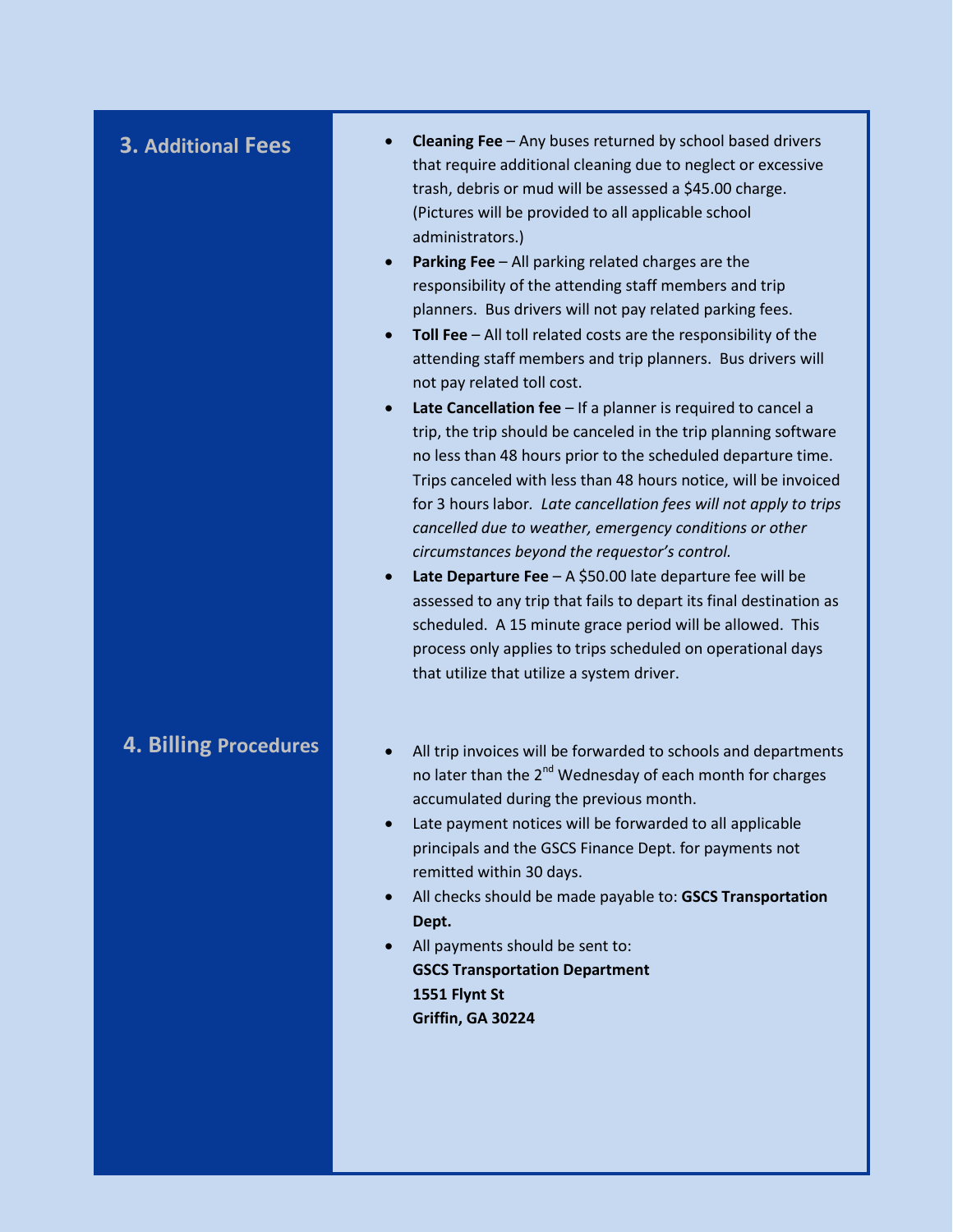# **5. Departure and Arrival Times**

- Trips scheduled on operational days that utilize a system driver cannot depart the point of origin prior to 8:45 AM.
- Trips scheduled on operational days that utilize a system driver must return back to their point of origin no later than 2:15 PM.
- Trips scheduled on operational days that utilize a school based or utility driver can leave as early as desired and arrive back to the point of origin as late as desired. However, if a trip bus arrives back to its point of origin after normal dismissal time, the attending students will have to arrange their own transportation back home. Normal route buses will not be held and normal PM routes will not be altered to serve students arriving back to their school after normal dismissal.
- **6. Trip Requests All trip requests should be submitted using Tyler Versa Trans'** "Trip Tracker". This is a web based application facilitated by the GSCS Transportation Department. Individual access and user rights are determined by each principal and department head.
	- All requests for single day trips must be submitted and approved at least 4 weeks prior to the planned departure date. Exceptions to this requirement will only be made for "win to play" athletic scenarios and State Play-Off games and matches. \* Note: In win to play scenarios, planners are encouraged to schedule bus service based on the assumption that a team will play through the entire event. Late cancellation fees will not apply if a team is eliminated early.
	- All Out of State and Overnight trips must be submitted and approved no less than 3 months prior to the planned departure date.
	- All Out of Country trips must be submitted and approved no less than 6 months prior to the planned departure date.
	- All planned trips must be entered into the planning software (Trip Tracker) and go through all required approval processes.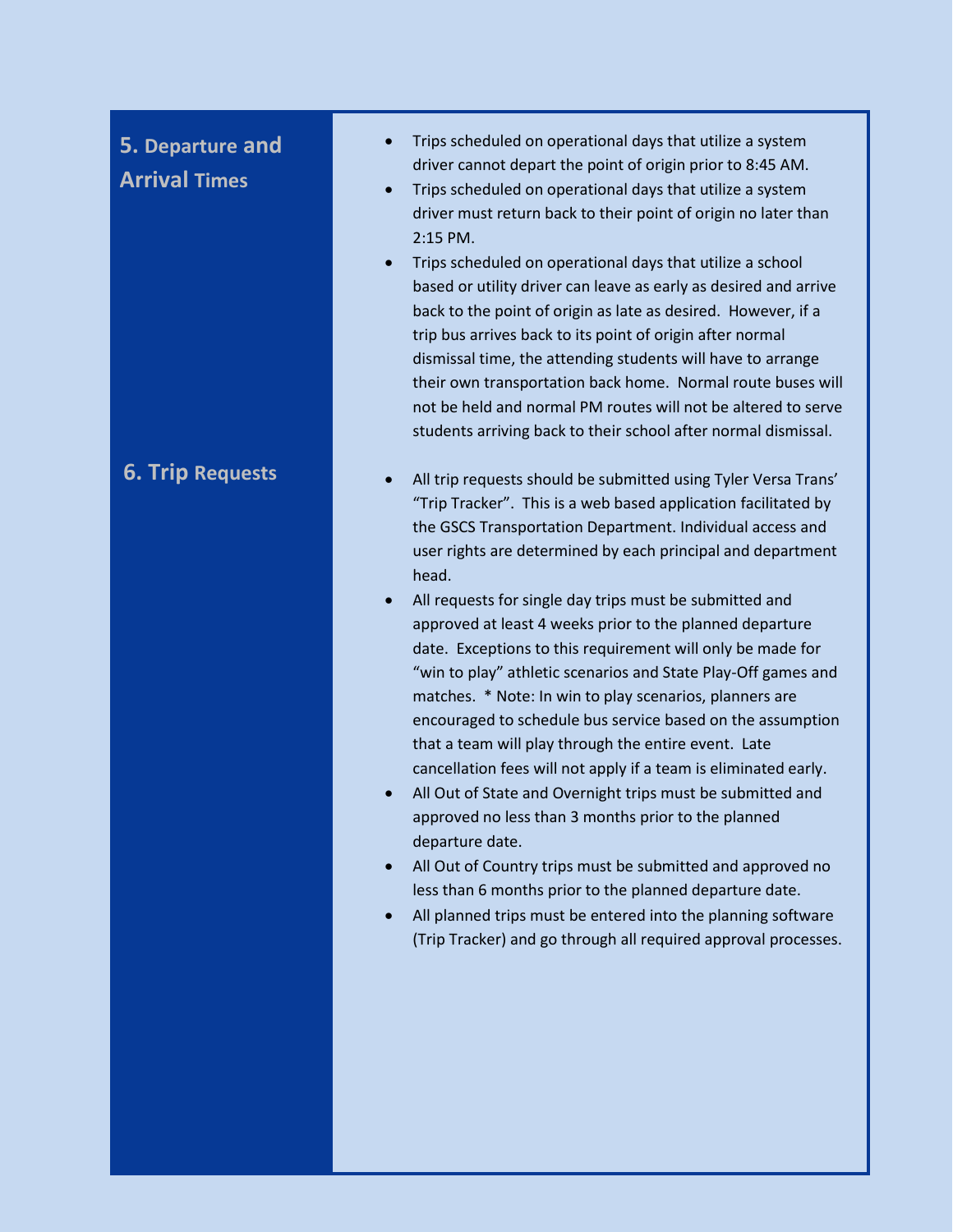## **7. Bus Capacity**

## **8. Supplies and Equipment**

## **9. Sack Lunches**

- The recommended capacity for General Ed Buses is as Follows:
	- a) Elementary (Local Trips) 72 students
	- b) Elementary (Out of Town) 60 students
	- c) Middle (All Trips) 48 students
	- d) High (All Trips) 48 students
- For each adult rider on an ES trip: Subtract two students.
- For each adult rider on a MS trip: Subtract one student
- For each adult rider on a HS trip: Subtract one student
- Capacities do not allow room for supplies or equipment
- Needed supplies and equipment can be transported during field trips with certain minor restrictions.
- All supplies and equipment must be secured in or under a bus seat in a manner that will prevent them from becoming airborne in the event of an accident. This will reduce the seating capacity of the bus. For planning purposes, subtract 3 elementary students and 2 middle or high students for each seat occupied with supplies.
- No supplies or equipment can be placed in seats adjacent to emergency escape windows or in front of the rear emergency exit.
- No supplies can be stored in the driver compartment or in the stairwell area.
- No supplies can be stored in the aisle of the bus while in travel. If a single object cannot be secured properly in or under a bus seat, it cannot be transported on the bus.
- Requesting sack lunches from the Nutrition Department is the responsibility of the Trip Requestor. Trip Requestors are responsible for notifying their individual nutrition staff, when planning a trip.
- If sack lunches are required, the number of requested sack lunches must be defined in the remarks section of the Trip Request Form.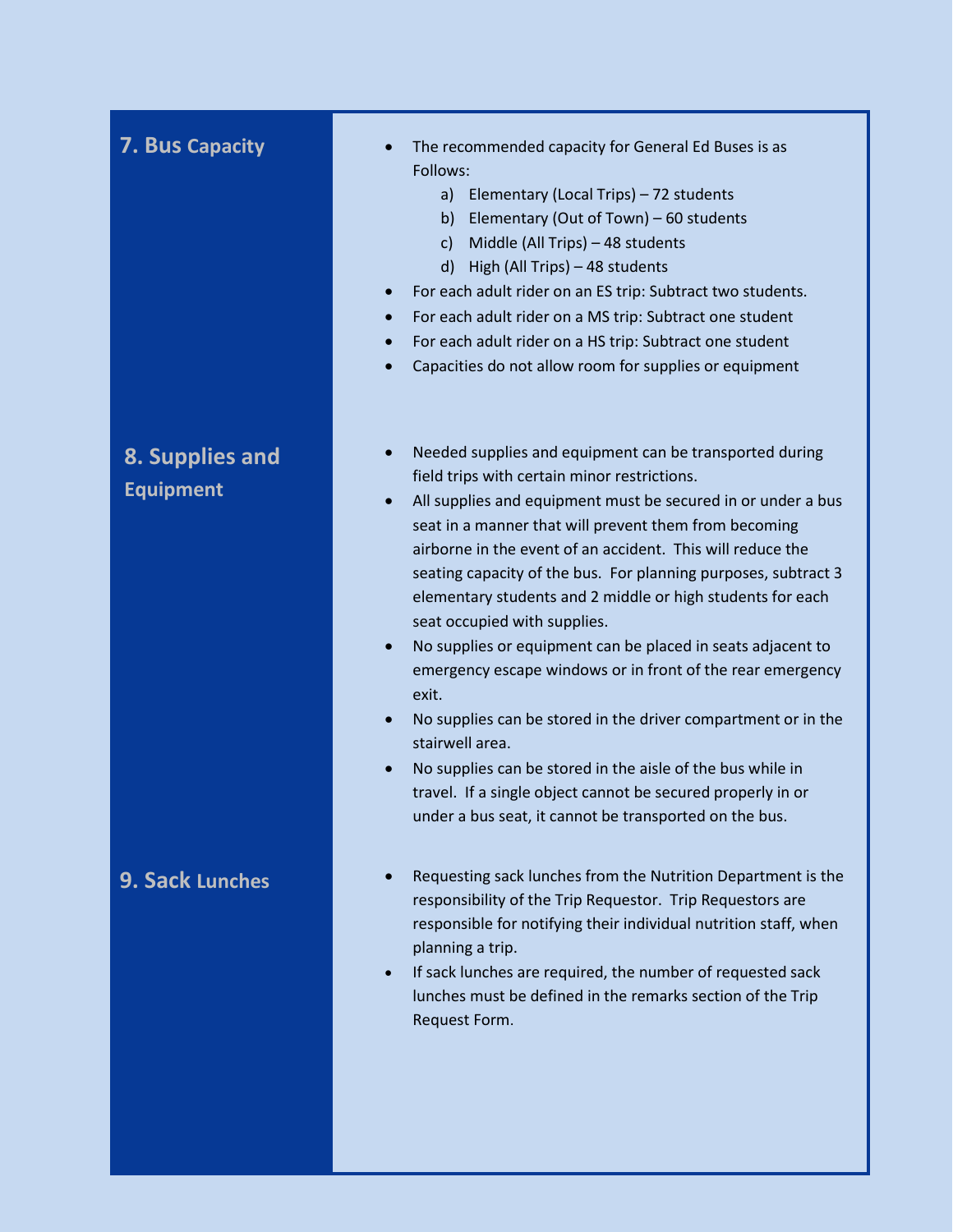## **13. Driver Access**

- **10. Communications At least one faculty member or chaperone must provide a cell** phone number that will allow the driver to communicate with the group during their trip. Any unplanned circumstances, itinerary changes or emergencies should be communicated to the driver as soon as possible. All drivers will carry a cell phone and will provide their number as well.
- **11. Recovery Site CELL COVER 11. Recovery Site Prior to a group separating from their driver(s), a return time** and a recovery location should be established
- **12. Driver Activity 12. Driver Activity In the State I**t is the general expectation of the GSCS Transportation Department that all system drivers remain with the student group or at the determined recovery site, during field trips. Exceptions are made for longer full day and weekend trips. If the student group will be occupied for an extended period of time (more than 4 hours), the driver(s) may choose to go and eat lunch individually or as a group (only one vehicle should be utilized for this purpose). Drivers should never be more than 15 minutes away from the designated recovery sight.
	- Many venues provide bus drivers with free access to events and facilities. Some may not. The provision of venue tickets and passes for your bus driver(s) is not required, but it is greatly appreciated. When planning a trip, if the driver(s) will not be granted or provided access to a given venue or event, please ensure that they have access to a climate controlled area and a restroom, when planning your trip.
- **14. Driver Meals •** The cost of all driver meals is the individual responsibility of the assigned driver. However, inclusion in pre-planned group meals is greatly appreciated.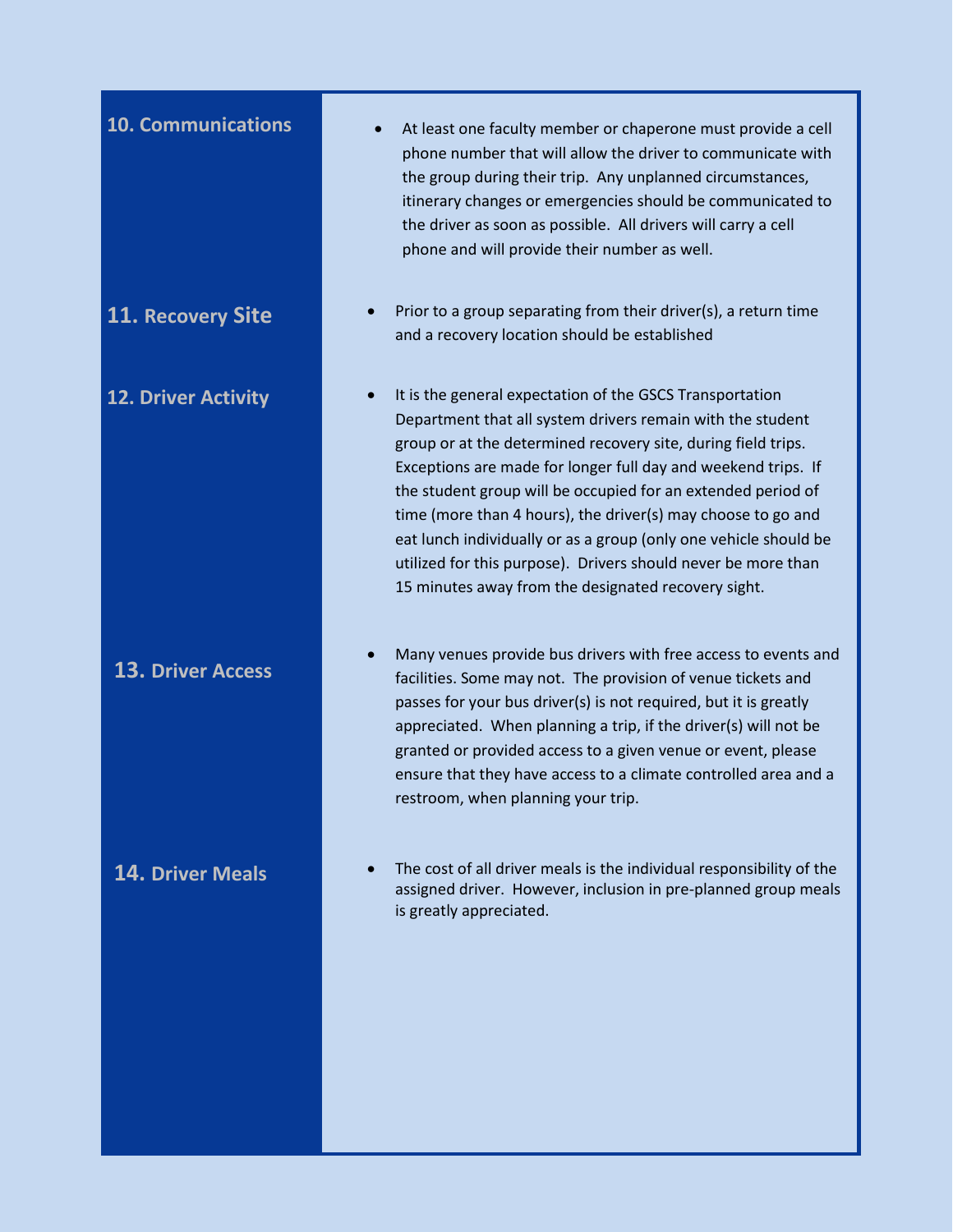## **15. Black-Out Dates**

- No trips will be scheduled during the last 10 operational days of the school year. Once the GSCS Transportation Department reaches it maximum amount of available trips on a single operational day. That day will be blocked for any future request.
- **16. Special Education •** SE students who's IEP includes transportation as a required or recommended service should be provided the same level of service while on field trips. This includes but is not limited to: safety harnesses, star seats, wheel chairs, and the need for a bus monitor.
	- When requesting trips, please define how many students utilize wheel chairs or other equipment as this will determine both the number and type of buses assigned to the trip.
	- All trips that are designated for SE students only, must employee a minimum of one monitor per bus. The school or department may utilize their own para-pro to reduce costs. If non-ambulatory student(s) are attending the trip, a system monitor must be utilized.
	- Students who utilize wheel chairs must be loaded and transported in their chair. They cannot be removed from the wheel chair and secured in a regular bus seat. They must be transported in a bus that is equipped with a chair lift and the proper securing equipment. If you have any questions concerning a particular student and their required transportation needs, please contact the Transportation Department.
	- A good rule to communicate to all trip requestors in your facility is: "Any service required for a student during normal bus service is required for all bus service."*Trip requesters should never compromise a student's safety in order to eliminate the need for additional buses, equipment or personnel.*
	- Note: General education trips that included students utilizing wheel chairs will not be invoiced for the additional cost of a lift bus, SE driver or monitor. Trips scheduled specifically for special needs students will be invoiced for all related cost as described in sections 1 through 4.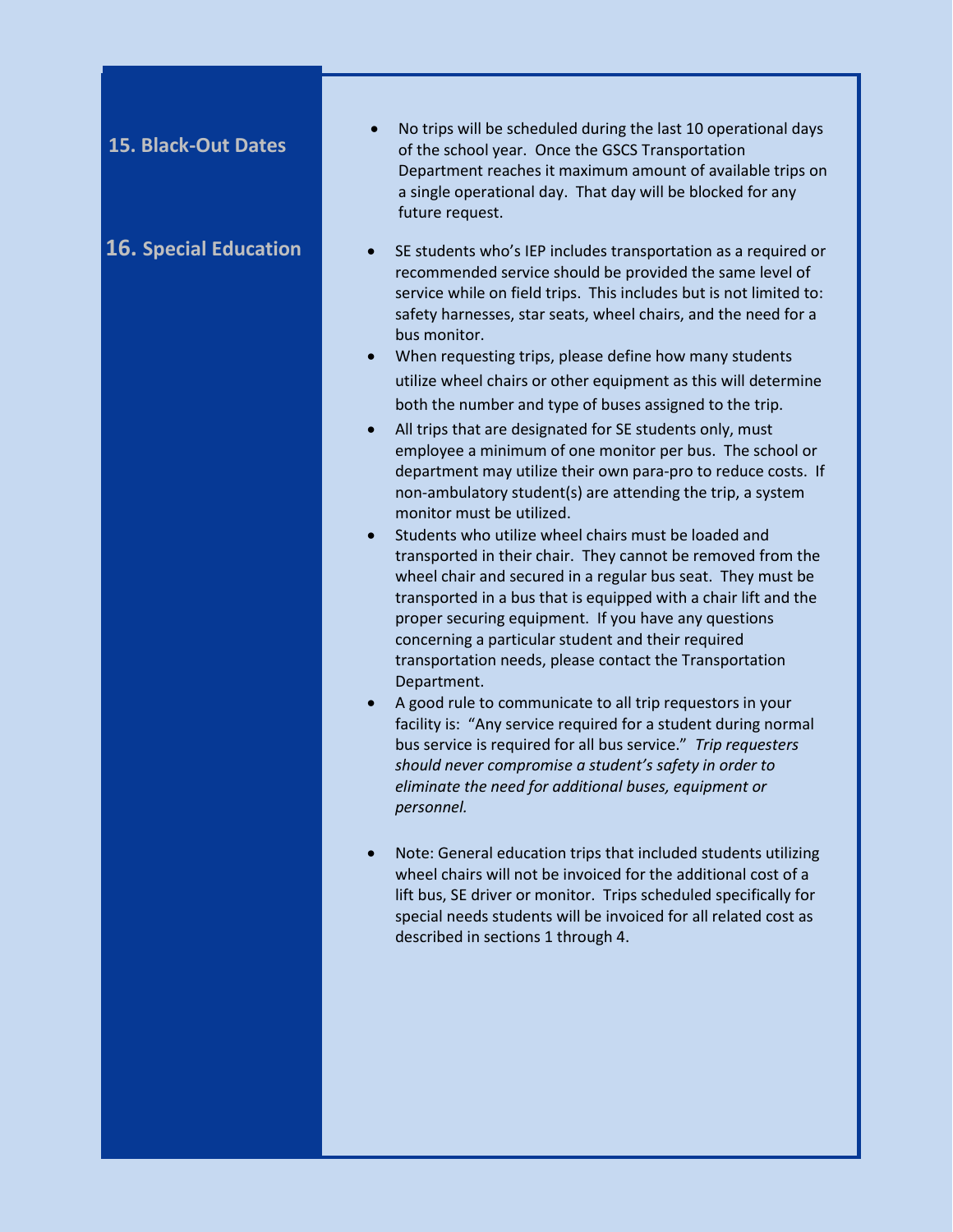- **17. Student Information** Student information is an extremely important element when planning trips. A single student roster should be maintained by the trip planner.
	- For transportation purposes, you must be able to identify not only who was on the trip, but which students are on a particular bus. This can be facilitated prior to the trip, by preassigning students to a particular bus, or a staff member / chaperone can establish their roster by documenting each student once the bus(s) are loaded. This process needs to be completed before the buses depart from the initial point of origin.
	- All rosters should include a minimum of: each student's name, address, and a home phone number.
	- **Note:** If the trip planner chooses to create individual bus rosters during the loading process, the following procedure is recommended:
		- 1. Provide a full student roster with all required information to an attending staff member on each bus.
		- 2. Once loaded, the staff member can call roll and simply check or highlight each student that is on their bus.
		- 3. Once this process is complete, the staff member can use this list to ensure that all students are accounted for each time the students load and unload during the trip.
		- 4. Once each student roster is documented, students should remain on that bus for the duration of the trip.
	- In the event of an accident, this roster(s) must be made available to the responding law enforcement agency.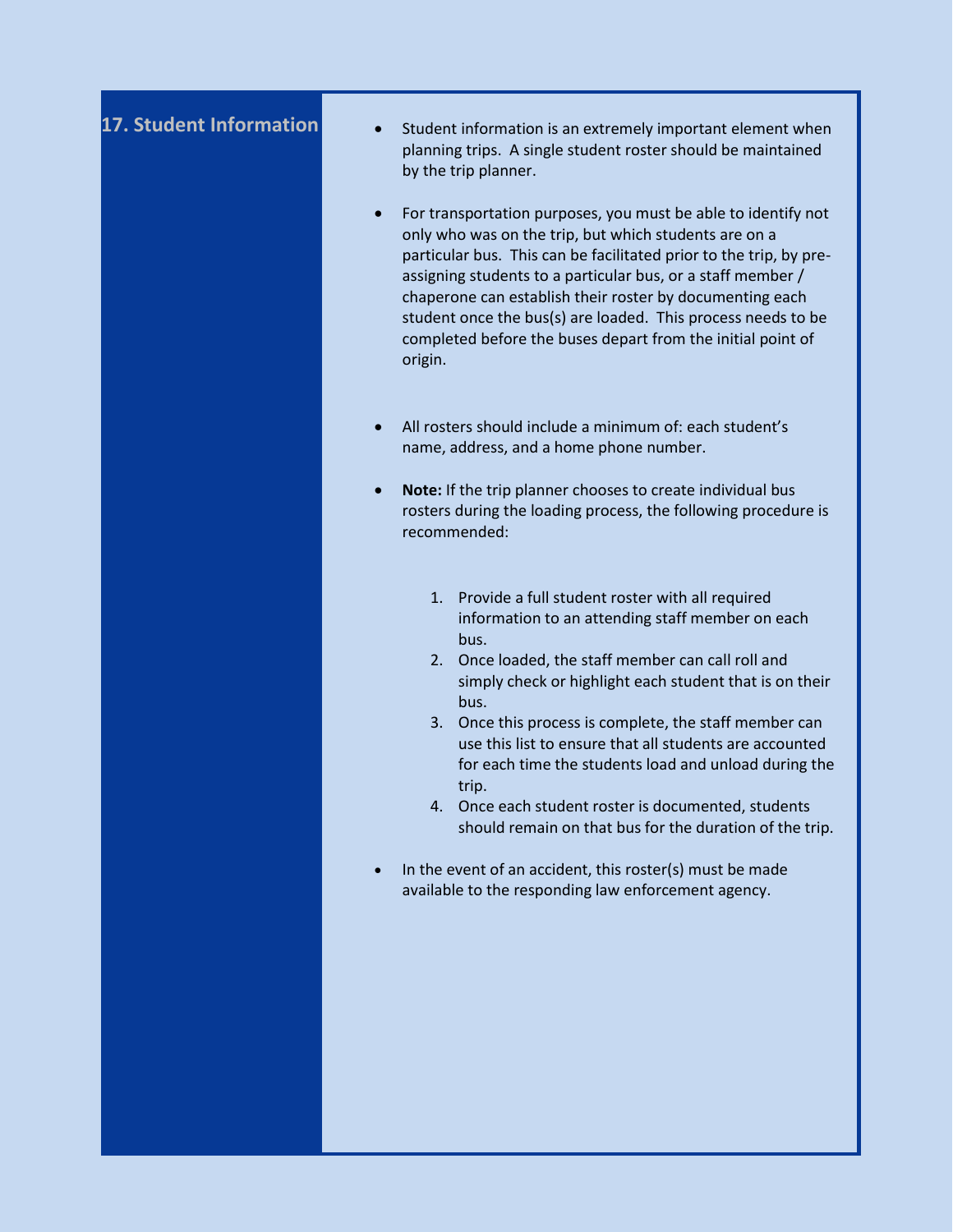## **18. Bus Accident Protocol**

## **19. Emergency Evacuation Procedures**

- In the event of a bus accident, the drivers are trained to follow certain required procedures. All staff members and students should follow the driver's instructions. The driver will need your help with the following processes: assessing the students for injuries, ensuring that students remain in the seat that they were in when the accident occurred, ensuring that each student stays on the bus, unless an evacuation is required (see below). Once the students have been assessed, use the student roster for that bus and document the seating location of each rider on the bus. Continue to follow the driver's instructions until an emergency responder arrives. In the event that the driver is injured or incapacitated, immediately assess the students, then call 911 and follow their instructions. Once a responder is on the way, follow all procedures as described above. If an evacuation is required, follow the instructions provided by the driver at the beginning of the trip (see below).
- Prior to the initial departure of a field trip or athletic trip, the driver should provide all riders with a quick verbal description of how to evacuate the bus in case of emergency (This is a DOE regulation for all extracurricular trips). Faculty and students alike should pay close attention. In the unfortunate event of an accident or emergency, these procedures must be followed. Emergency scenarios include but are not limited to accidents, mechanical problems, fire or severe weather. A copy of the bus emergency evacuation procedures is available on the GSCS transportation website. Please ensure that all trip requesters in your building are familiar with this document, prior to planning a trip.
- **20. Student Behavior Conservation All bus behavior rules and consequences apply to extra**curricular trips just as they would during normal bus service.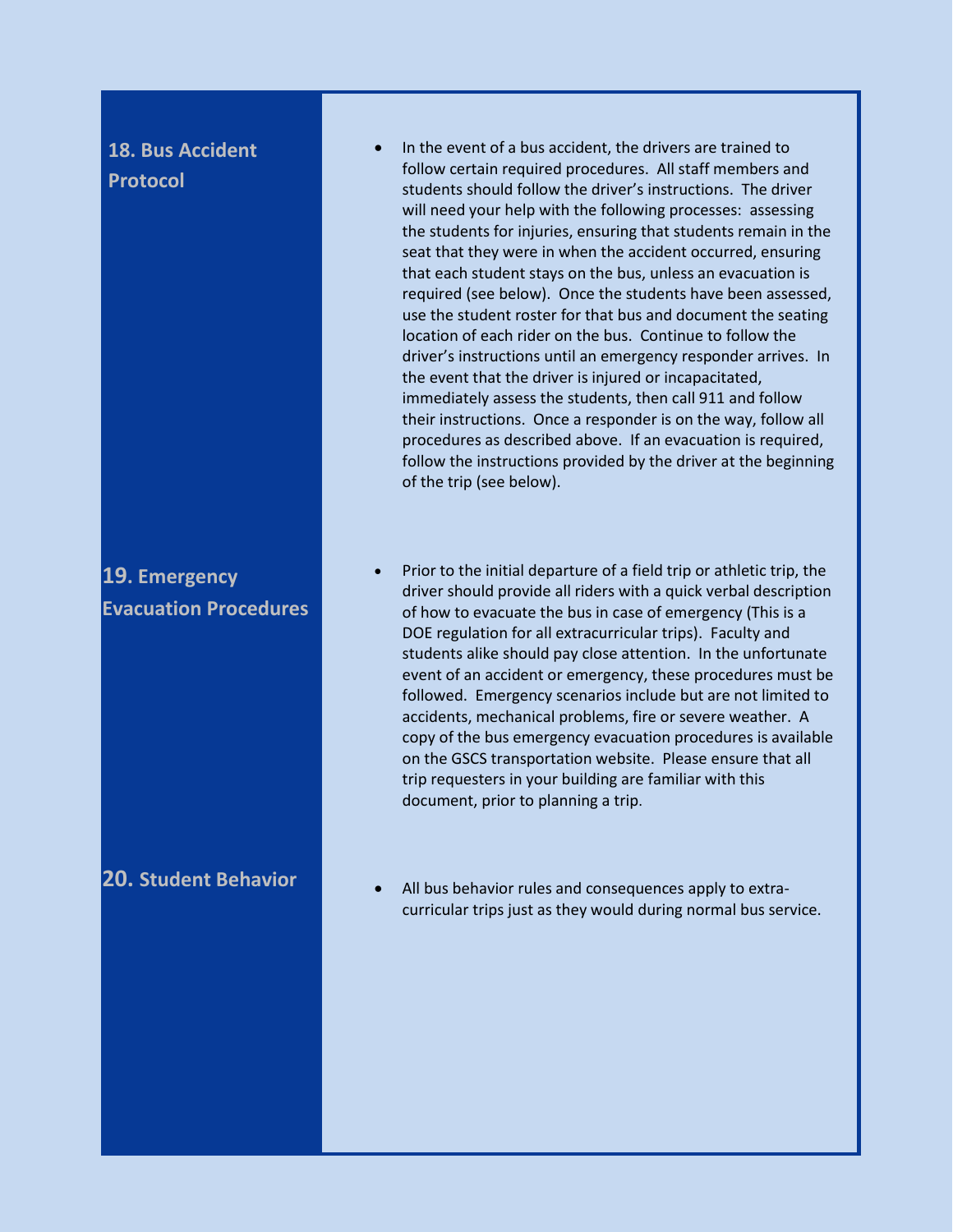**21. Charter Buses While the GSCS Transportation Department strives to provide our schools with buses and drivers for all trips, there may be times when this is not possible and your school looks to use a charter bus company. An October 2009 accident involving a charter bus carrying college students just south of Atlanta reminded us that it is essential that school systems know that the company they are contracting with for services is properly licensed, has proper insurance, is reputable and meets all requirements when it comes to the safe transportation of students.** 

> All schools or departments who contract charter bus services are required to comply with all state regulations, laws and liability limits.

- To assist schools and departments in this process, the GSCS Transportation Department will make available a pre-approved list of charter companies for GSCS trip planners to utilize.
- If a school or department is considering using a company that is not on the pre-approved list, the name of the company and their USDOT number should be submitted to the GSCS Transportation Department for verification and approval.
- You should always obtain a certificate of liability when contracting a trip with a charter bus company. The GSCS Transportation will strive to maintain a certificate of liability for carriers on the preapproved list
- In any Charter agreement, the trip planner should include language that prevents the chosen vendor from using a  $3<sup>rd</sup>$  party carrier to provide the requested services, unless that carrier meets the same safety and liability standards as the contracting carrier..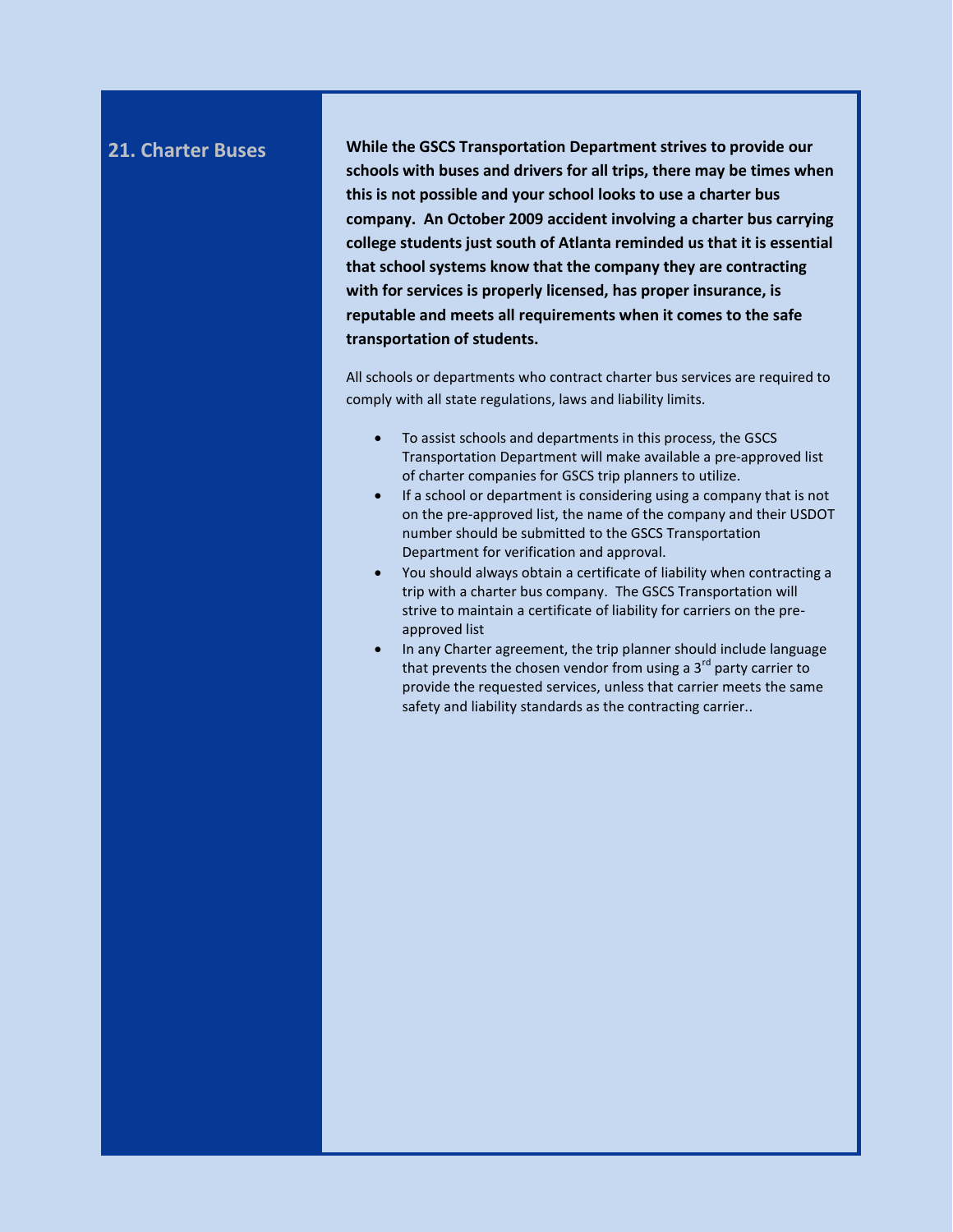## **22. Personal Vehicles and Vans**

- GSCS employee's personal vehicles are not to be used to transport students for extracurricular activities.
- Trip planners should not facilitate, plan or organize trips based on the use of anyone's personal vehicle (IE: parents).
- 14+1 Passenger vans cannot be used to transport students to and from extracurricular activities.
- **23. External Services CELC 10. 12. The Griffin-Spalding School District may provide** transportation services for external agencies and individuals that provide support services for our students, community members and stakeholders.
	- The Griffin-Spalding School District reserves the right to partner only with agencies and individuals that support the goals and mission of the school board.
	- Buses purchased with state bond allocations will not be used in any "for profit" activities.
	- All related costs to the district will be recovered from any individual or agency that utilizes the district's school buses and drivers for non-school related activities. Any exceptions to this rule must be approved by the Superintendent.
	- All individuals or agencies that enter into an agreement to use the district's transportation services and resources must follow all rules, processes and procedures as defined by the GSCS Transportation Department.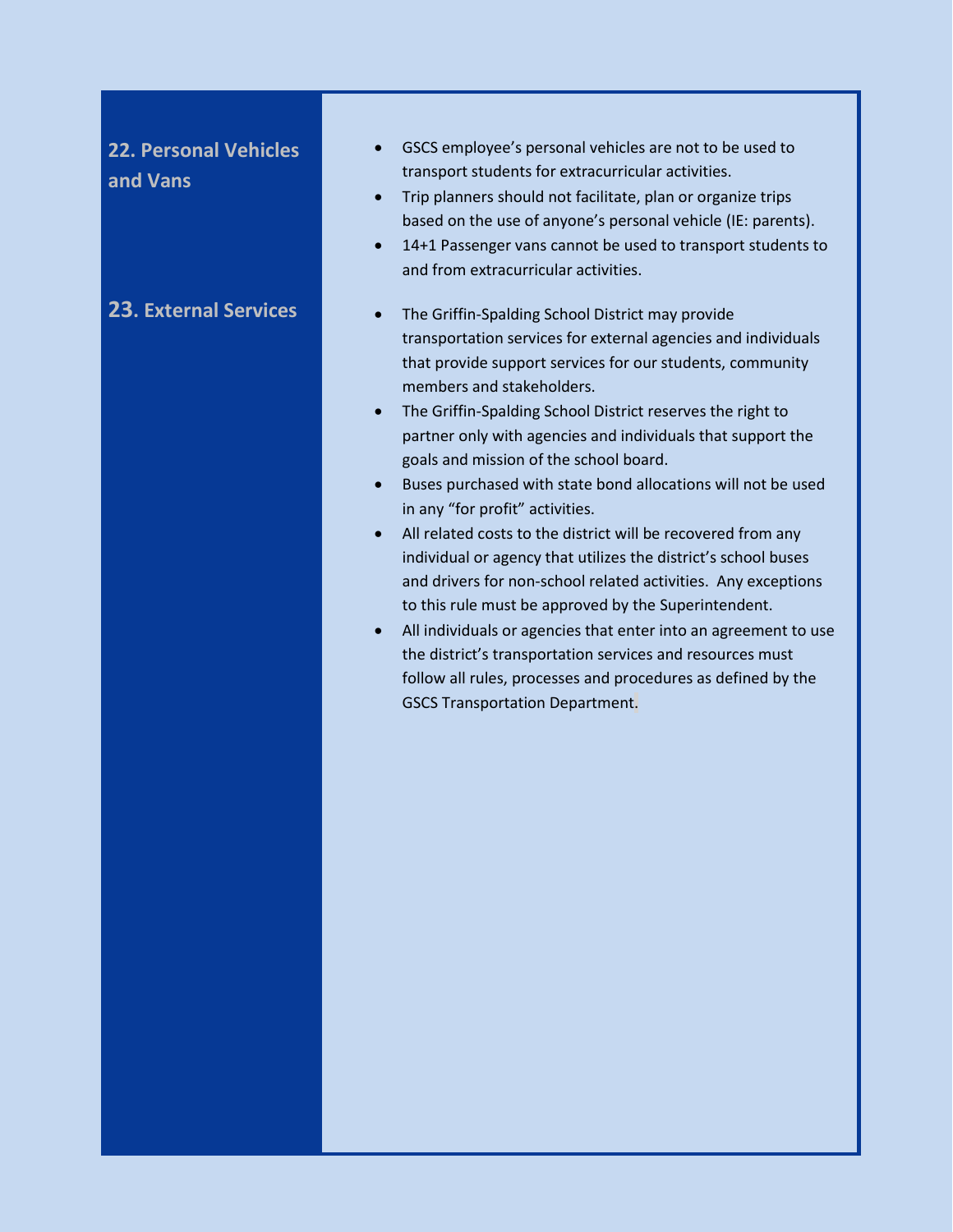## **24. Procedures for School Based Drivers**

**Numerous schools utilize coaches and school based drivers to perform both field trips and athletic trips. Under DOE regulations these drivers are responsible for performing the same duties as a system driver when performing an extracurricular trip. Please see below for required processes and documentation:**

- Before performing a trip, all drivers must obtain their trip packets prior to departure. Drivers performing weekend trips should make arrangements to pick up their trip packets on Friday.
- Drivers should always use the assigned bus on their trip detail. They should never take an alternate vehicle without prior approval from the Transportation Department.
- Prior to departure, all drivers should perform a complete pre-trip inspection of the vehicle. This inspection should be documented as the inspection is being performed. Pre-trip forms will provided in the trip packet.
- All buses will be fueled prior to being assigned to a trip. This prevents the school based driver from having to fuel the bus. It does not absolve the driver from ensuring that the bus has fuel. Always check prior to departure.
- Prior to departure, all drivers should inspect and sign the DVIR book (previous driver's entry).
- Prior to departure, all drivers should note their starting mileage on the trip form.
- Once students are loaded, the driver should give all riders a brief verbal description of how to evacuate the bus in the event of an emergency. The required narrative will be included in the trip packet. This narrative should be given on every trip.
- Drivers should note that there are speed restrictions that apply specifically to school buses in the state of Georgia. When performing extracurricular trips, school buses can run the posted speed limit up to 55 mph. Buses should not operate over 55. It is understood that due to higher speed limits on Interstate Highways buses may break this barrier when utilizing on-ramps and exit ramps. However, once in a lane of travel, all buses should maintain a speed of 55 mph. All GSCS buses utilize GPS tracking systems and the speed of the bus is monitored any time the bus is in operation.
- Once a trip is completed, the bus should be returned to the garage location. The bus should be placed in an open parking space in the "Spare bus" area.
- Once at the garage location, the driver should record their ending mileage on the trip form.
- Once the bus has been returned, the driver should perform a complete post trip inspection of the vehicle. If there are any needed repairs, they should be documented on the DVIR book for that bus. The yellow carbon copy should be turned in with all other trip documents.
	- All required trip documents should be turned in after the vehicle is returned and inspected. All completed documents should be placed in the black collection box located near the entrance door at the bus shop.
	- All keys should be placed in the box along with the trip documents.